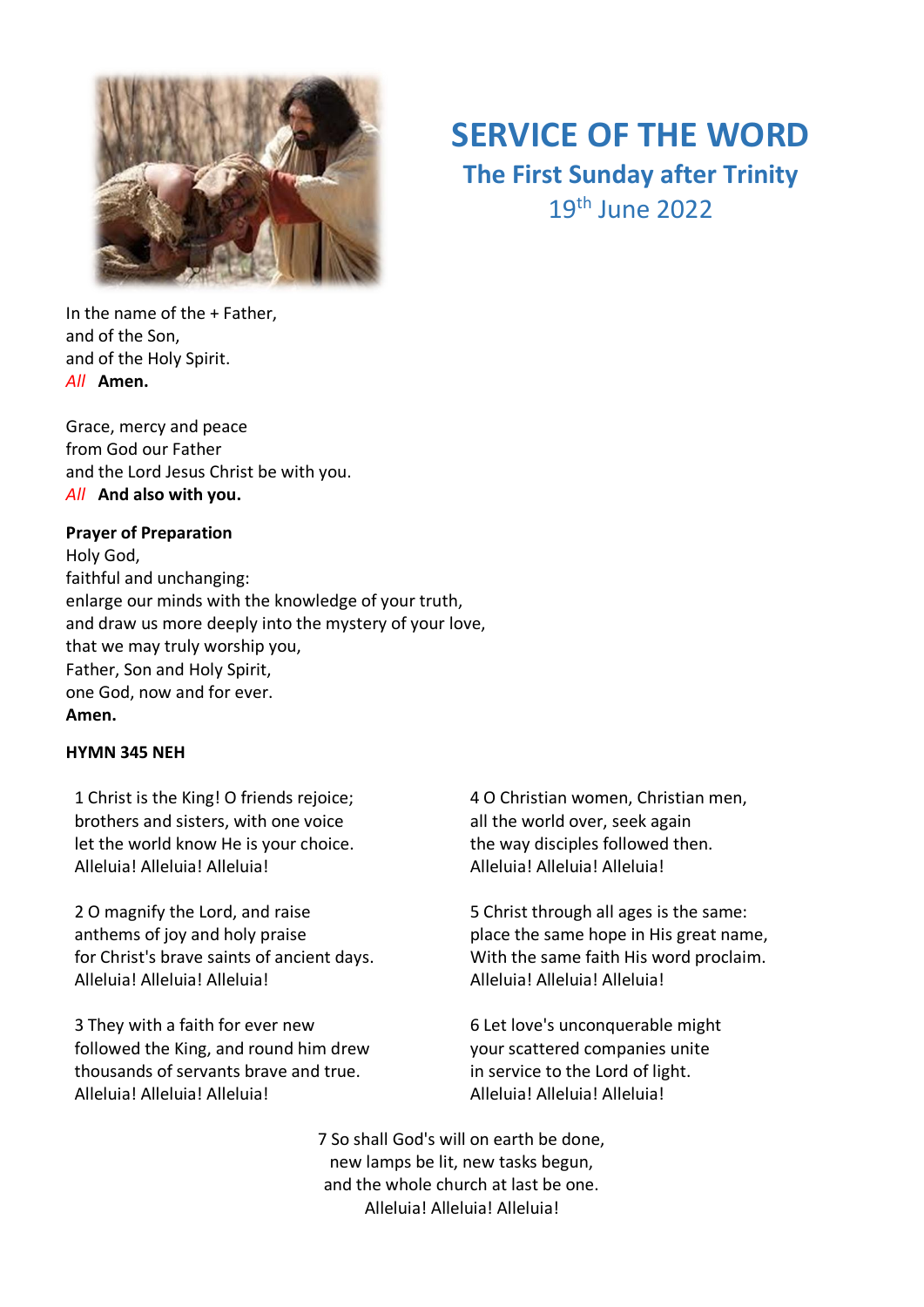God our Father, we come to you in sorrow for our sins. For turning away from you, and ignoring your will for our lives; Father, forgive us: *All* **save us and help us.**

For behaving just as we wish, without thinking of you; Father, forgive us: *All* **save us and help us.**

For failing you by what we do, and think and say; Father, forgive us: *All* **save us and help us.**

For letting ourselves be drawn away from you by temptations in the world about us; Father, forgive us: *All* **save us and help us.**

For living as if we were ashamed to belong to your Son; Father, forgive us: *All* **save us and help us.**

Almighty God, who in Jesus Christ has given us a kingdom that cannot be destroyed, forgive us our sins, + open our eyes to God's truth, strengthen us to do God's will and give us the joy of his kingdom, through Jesus Christ our Lord. *All* **Amen.**

O God, the strength of all those who put their trust in you, mercifully accept our prayers and, because through the weakness of our mortal nature we can do no good thing without you, grant us the help of your grace, that in the keeping of your commandments we may please you both in will and deed; through Jesus Christ your Son our Lord, who is alive and reigns with you, in the unity of the Holy Spirit, one God, now and for ever. **Amen**

**Absolution**

**The Collect**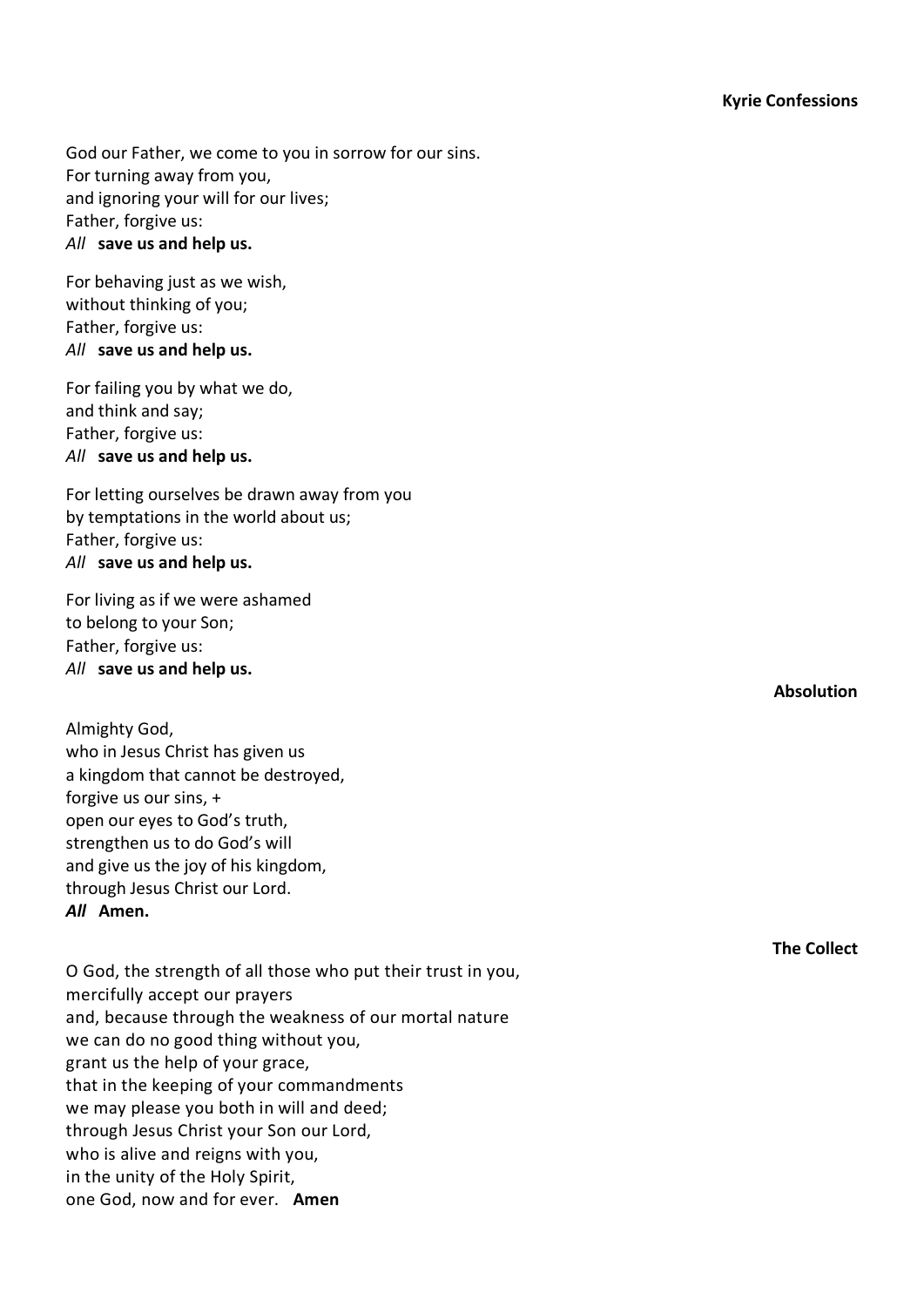# **The Righteousness of God's Judgement**

65 I was ready to be sought out by those who did not ask,

 to be found by those who did not seek me. I said, 'Here I am, here I am',

to a nation that did not call on my name.

- 2 I held out my hands all day long to a rebellious people,
- who walk in a way that is not good, following their own devices;

3 a people who provoke me

to my face continually,

sacrificing in gardens

and offering incense on bricks;

4 who sit inside tombs,

 and spend the night in secret places; who eat swine's flesh,

 with broth of abominable things in their vessels;

5 who say, 'Keep to yourself,

 do not come near me, for I am too holy for you.'

These are a smoke in my nostrils, a fire that burns all day long.

## This is the word of the Lord **Thanks be to God**

19 But you, O Lord, do not be far away! O my help, come quickly to my aid!

- 20 Deliver my soul from the sword, my life from the power of the dog!
- 21 Save me from the mouth of the lion!

From the horns of the wild oxen you have rescued me. 22 I will tell of your name to my brothers and sisters; in the midst of the congregation I will praise you: 23 You who fear the Lord, praise him! All you offspring of Jacob, glorify him; stand in awe of him, all you offspring of Israel! 24 For he did not despise or abhor the affliction of the afflicted; he did not hide his face from me, but heard when I cried to him.

6 See, it is written before me: I will not keep silent, but I will repay; I will indeed repay into their laps 7 their iniquities and their ancestors' iniquities together, says the Lord; because they offered incense on the mountains and reviled me on the hills, I will measure into their laps full payment for their actions. 8 Thus says the Lord: As the wine is found in the cluster, and they say, 'Do not destroy it, for there is a blessing in it', so I will do for my servants' sake, and not destroy them all. 9 I will bring forth descendants from Jacob, and from Judah inheritors of my mountains; my chosen shall inherit it,

and my servants shall settle there.

**Psalm 22 19-28**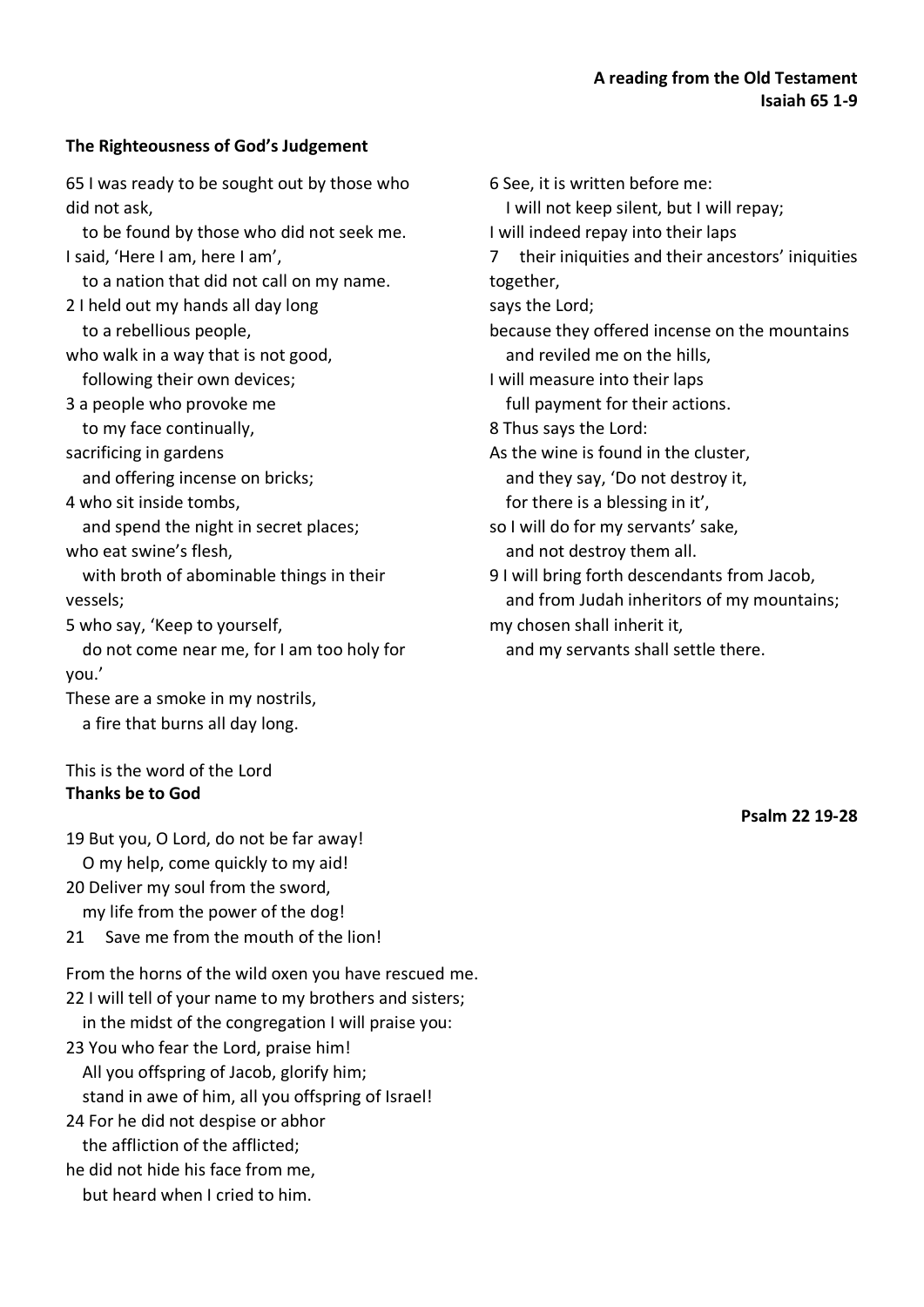25 From you comes my praise in the great congregation;

my vows I will pay before those who fear him.



26 The poor shall eat and be satisfied; those who seek him shall praise the Lord. May your hearts live for ever!

27 All the ends of the earth shall remember and turn to the Lord;

and all the families of the nations shall worship before him.

28 For dominion belongs to the Lord,

and he rules over the nations.

**A reading from the New Testament** Galatians 3 23 - end

#### **Law or Faith**

3 You foolish Galatians! Who has bewitched you? It was before your eyes that Jesus Christ was publicly exhibited as crucified! 2 The only thing I want to learn from you is this: Did you receive the Spirit by doing the works of the law or by believing what you heard? 3 Are you so foolish? Having started with the Spirit, are you now ending with the flesh? 4 Did you experience so much for nothing?—if it really was for nothing. 5 Well then, does God supply you with the Spirit and work miracles among you by your doing the works of the law, or by your believing what you heard?

6 Just as Abraham 'believed God, and it was reckoned to him as righteousness', 7 so, you see, those who believe are the descendants of Abraham. 8 And the scripture, foreseeing that God would justify the Gentiles by faith, declared the gospel beforehand to Abraham, saying, 'All the Gentiles shall be blessed in you.' 9 For this reason, those who believe are blessed with Abraham who believed.

10 For all who rely on the works of the law are under a curse; for it is written, 'Cursed is everyone who does not observe and obey all the things written in the book of the law.' 11 Now it is evident that no one is justified before God by the law; for 'The one who is righteous will live by faith.'12 But the law does not rest on faith; on the contrary, 'Whoever does the works of the law will live by them.' 13 Christ redeemed us from the curse of the law by becoming a curse for us—for it is written, 'Cursed is everyone who hangs on a tree'— 14 in order that in Christ Jesus the blessing of Abraham might come to the Gentiles, so that we might receive the promise of the Spirit through faith.

## **The Promise to Abraham**

15 Brothers and sisters, I give an example from daily life: once a person's will has been ratified, no one adds to it or annuls it. 16 Now the promises were made to Abraham and to his offspring; it does not say, 'And to offsprings', as of many; but it says, 'And to your offspring', that is, to one person, who is Christ. 17 My point is this: the law, which came four hundred and thirty years later, does not annul a covenant previously ratified by God, so as to nullify the promise. 18 For if the inheritance comes from the law, it no longer comes from the promise; but God granted it to Abraham through the promise.

## **The Purpose of the Law**

19 Why then the law? It was added because of transgressions, until the offspring would come to whom the promise had been made; and it was ordained through angels by a mediator. 20 Now a mediator involves more than one party; but God is one.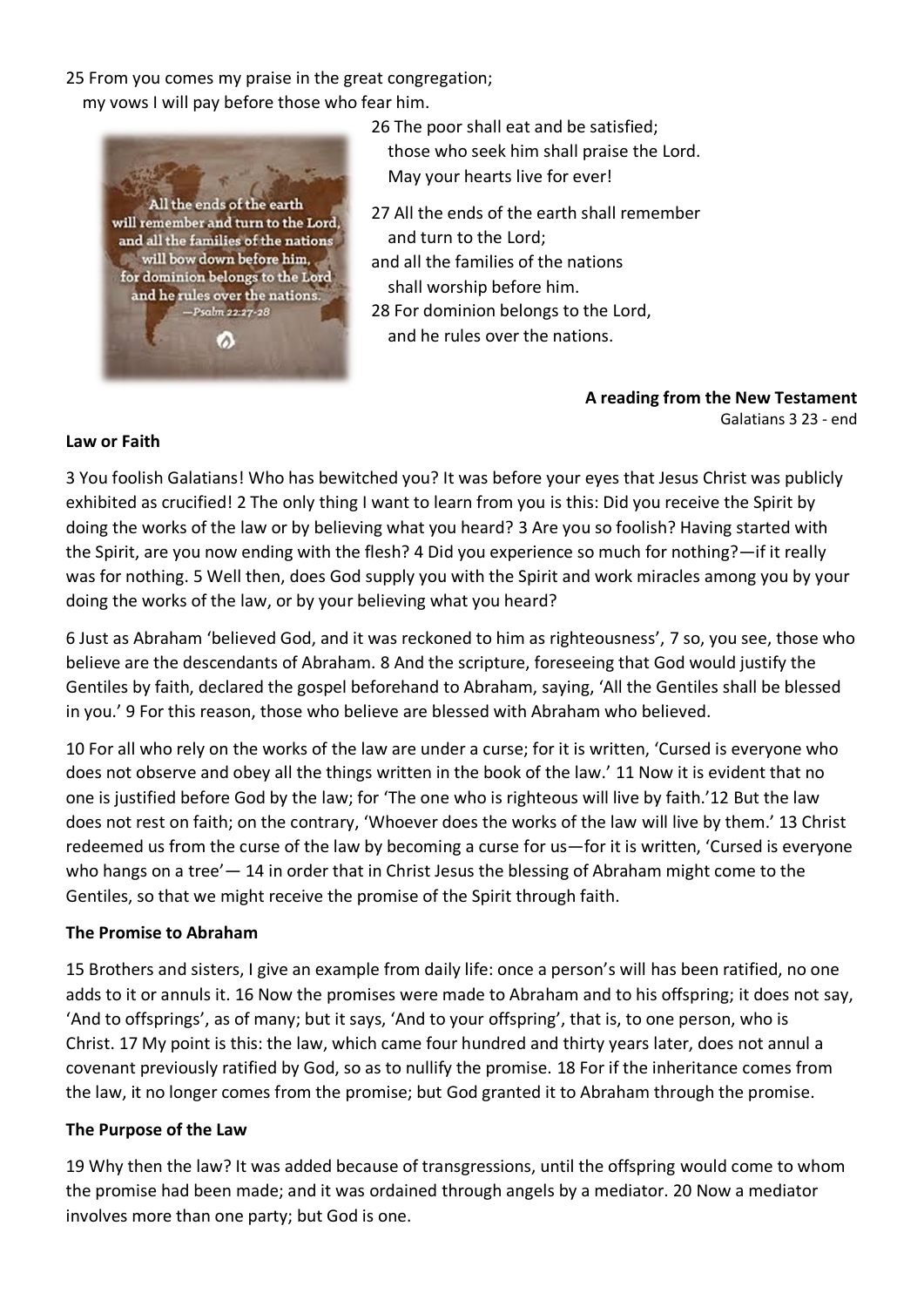21 Is the law then opposed to the promises of God? Certainly not! For if a law had been given that could make alive, then righteousness would indeed come through the law. 22 But the scripture has imprisoned all things under the power of sin, so that what was promised through faith in Jesus Christ might be given to those who believe. 23 Now before faith came, we were imprisoned and guarded under the law until faith would be revealed.

## This is the word of the Lord **Thanks be to God**

#### **HYMN 481 NEH**

Jesus, lord, we look to thee, let us in thy name agree; show thyself the prince of peace; bid our wars for ever cease.

Make us of one heart and mind, courteous, pitiful, and kind, lowly, meek, in thought and word, altogether like our lord.

Free from anger and from pride, let us thus in God abide; all the depths of love express, all the heights of holiness!

Love, all hatreds has destroyed, rendered all distinctions void; colour, race, and factions fall; thou, O Christ, art all in all

## **Gospel Acclamation**

Alleluia, alleluia. I am the way, the truth, and the life, says the Lord. No one comes to the Father except through me **Alleluia.**

The Holy Gospel is from the 8<sup>th</sup> Chapter of the Gospel of Luke 26<sup>th</sup> verse **Glory to you O Lord**

## **Jesus Heals the Gerasene Demoniac**

26 Then they arrived at the country of the Gerasenes, which is opposite Galilee. 27 As he stepped out on land, a man of the city who had demons met him. For a long time he had worn no clothes, and he did not live in a house but in the tombs. 28 When he saw Jesus, he fell down before him and shouted at the top of his voice, 'What have you to do with me, Jesus, Son of the Most High God? I beg you, do not torment me'— 29 for Jesus had commanded the unclean spirit to come out of the man. (For many times it had seized him; he was kept under guard and bound with chains and shackles, but he would break the bonds and be driven by the demon into the wilds.) 30 Jesus then asked him, 'What is your name?' He said, 'Legion'; for many demons had entered him. 31 They begged him not to order them to go back into the abyss.

32 Now there on the hillside a large herd of swine was feeding; and the demons begged Jesus to let them enter these. So he gave them permission. 33 Then the demons came out of the man and entered the swine, and the herd rushed down the steep bank into the lake and was drowned.

34 When the swineherds saw what had happened, they ran off and told it in the city and in the country. 35 Then people came out to see what had happened, and when they came to Jesus, they found the man from whom the demons had gone sitting at the feet of Jesus, clothed and in his right mind. And they were afraid. 36 Those who had seen it told them how the one who had been possessed by demons had been healed. 37 Then all the people of the surrounding country of the Gerasenes asked Jesus to leave them; for they were seized with great fear. So he got into the boat and returned. 38 The man from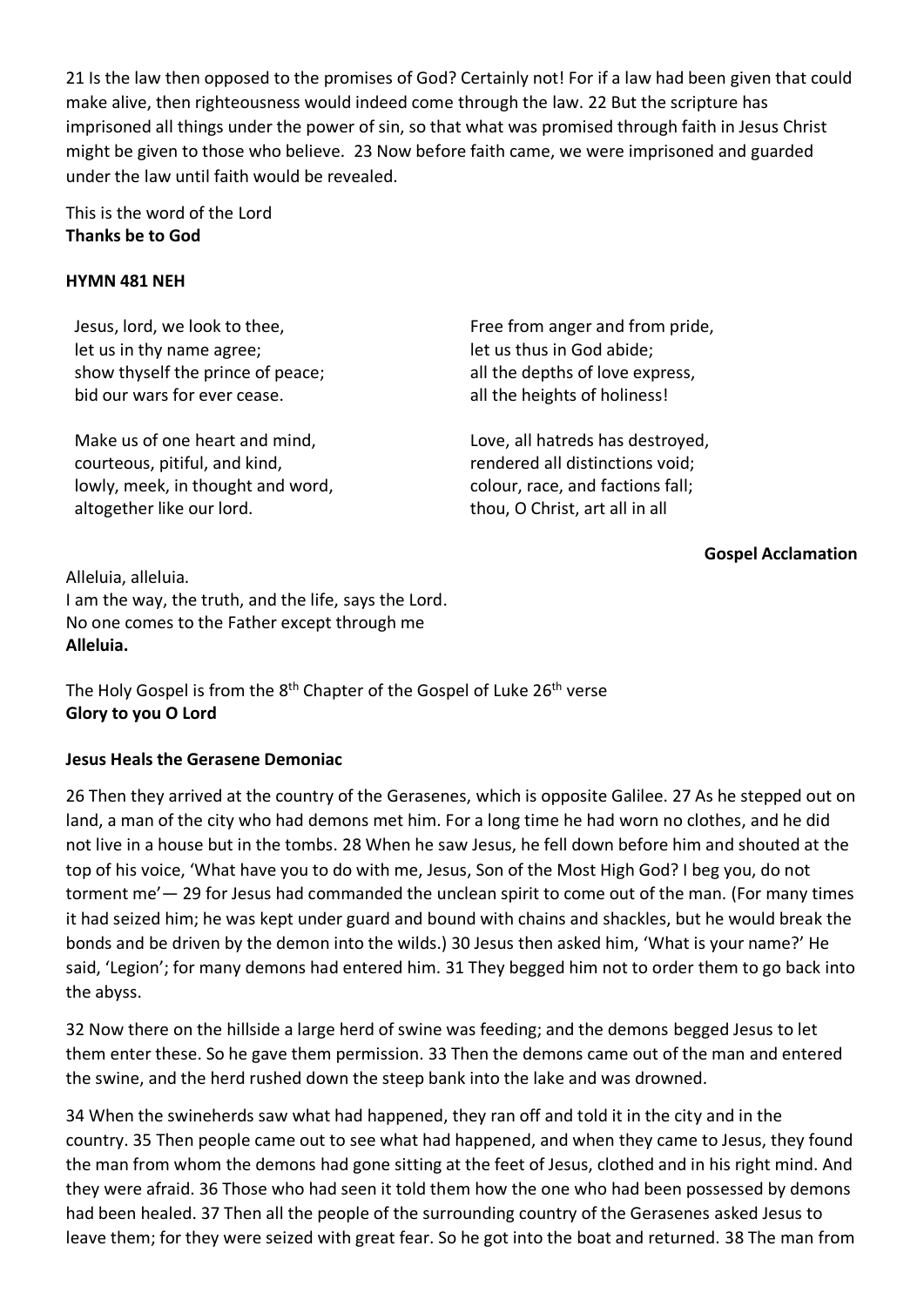whom the demons had gone begged that he might be with him; but Jesus sent him away, saying, 39 'Return to your home, and declare how much God has done for you.' So he went away, proclaiming throughout the city how much Jesus had done for him.

This is the Gospel of the Lord **Praise to you O Christ**

| All We believe in one God,                                                      |
|---------------------------------------------------------------------------------|
| the Father, the Almighty,                                                       |
| maker of heaven and earth,                                                      |
| of all that is,                                                                 |
| seen and unseen.                                                                |
| We believe in one Lord, Jesus Christ,                                           |
| the only Son of God,                                                            |
| eternally begotten of the Father,                                               |
| God from God, Light from Light,                                                 |
| true God from true God,                                                         |
| begotten, not made,                                                             |
| of one Being with the Father;                                                   |
| through him all things were made.                                               |
| For us and for our salvation he came down from heaven,                          |
| was incarnate from the Holy Spirit and the Virgin Mary                          |
| and was made man.                                                               |
| For our sake he was crucified under Pontius Pilate;                             |
| he suffered death and was buried.                                               |
| On the third day he rose again                                                  |
| in accordance with the Scriptures;                                              |
| he ascended into heaven                                                         |
| and is seated at the right hand of the Father.                                  |
| He will come again in glory to judge the living and the dead,                   |
| and his kingdom will have no end.                                               |
| We believe in the Holy Spirit,                                                  |
| the Lord, the giver of life,                                                    |
| who proceeds from the Father and the Son,                                       |
| who with the Father and the Son is worshipped and glorified,                    |
| who has spoken through the prophets.                                            |
| We believe in one holy catholic and apostolic Church.                           |
| We acknowledge one baptism for the forgiveness of sins.                         |
| We look for the resurrection of the dead,<br>and the life of the world to come. |
|                                                                                 |
| Amen.                                                                           |

#### **Reflection**

**The Creed**

...and, because through the weakness of our mortal nature we can do no good thing without you, grant us the help of your grace...

These words from today's collect bring to my mind the BCP Collect for the 4<sup>th</sup> Sunday after Epiphany which has a similar theme: '*God who knowest us to be set in the midst of so many and great dangers, that by reason of the frailty of our nature we cannot always stand upright...* '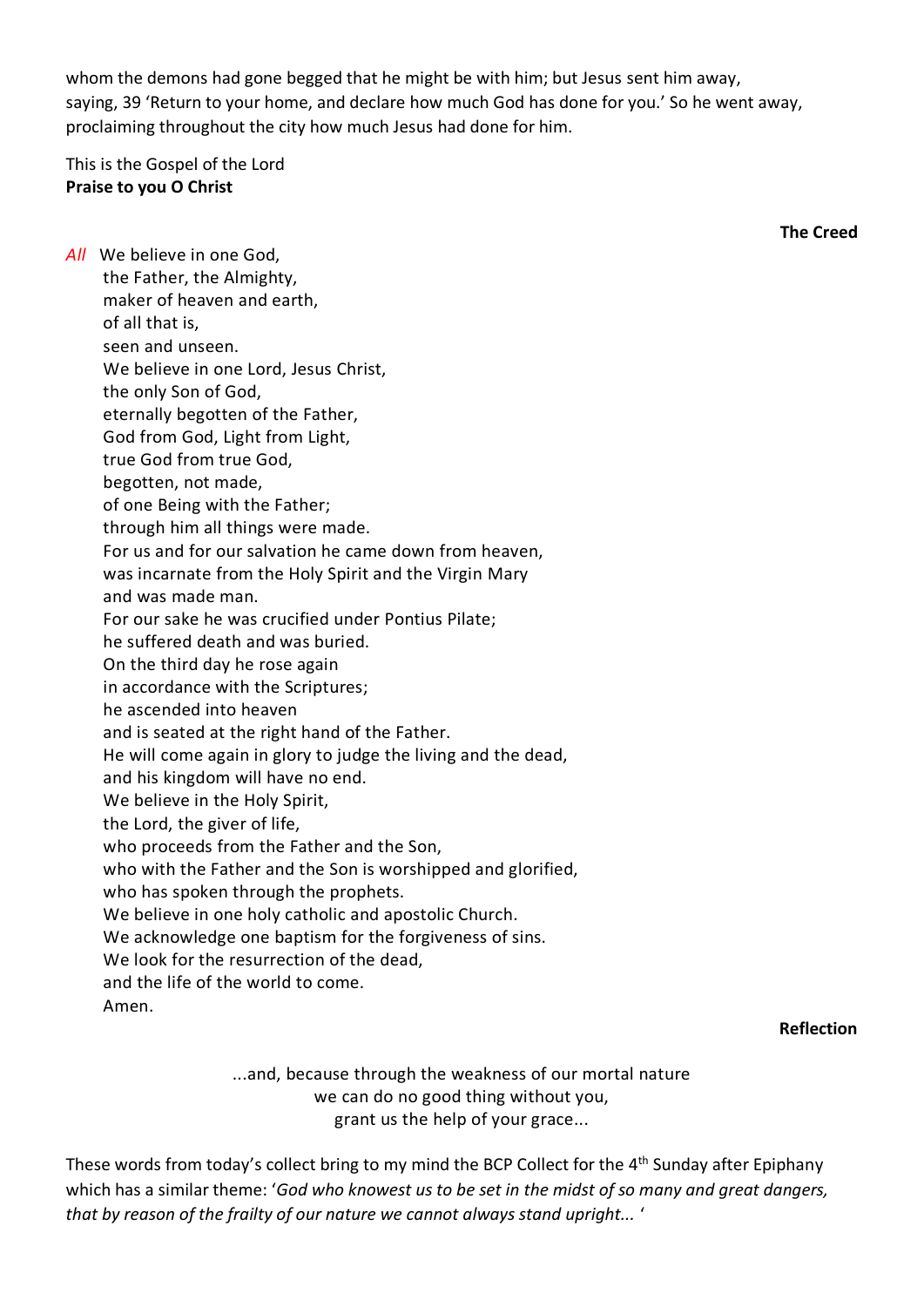The first time I heard this I remember thinking "Ain't that the truth"! However much we think we 'have it all together' we are frequently overwhelmed by life by the *'frailty'* or, as today, by the '*weakness of our mortal nature'*.

We cannot '*always stand'*, and our doing of a '*good thing'* is so often touched with altruism. It comes as a bit of a shock to discover that actually we are pretty powerless. This is not how we tend to think. We imagine ourselves able to cope and certainly able to do some good. Our culture promotes the positive image of self-made success; the bar set high and the pervasive 'can do' attitude. It is only when we 'hit the buffers' in life that we are forced to stop and take stock.

Our inability to stand or do good comes to sharp focus in Paul's letter to the Galatians. They had come to faith in Christ – just by faith – their belief that through his death and resurrection their life can be changed. They were doing so well but this Gentile church has been infiltrated by those who would bring them back into the keeping of the Jewish laws in addition to their faith in Christ.

"Who has bewitched you!" Paul cries – we can sense his frustration – "you began by faith and now you want to return to the Law?" If keeping the Law was possible then it could be done – but no one keeps the Law so what benefit is there in trying.

Some people love law, or routine, or self-help plans – there is such a sense of satisfaction if you can achieve it. But in life we know that we really cannot. We do not life up the standards we set for ourselves – let alone what God may require of us. We indeed have a 'weak and mortal nature' and that is just a fact.

'The Law of the Lord is perfect converting the soul' the psalmist writes, and indeed it is. Jesus was a practicing Jew and drew on the Torah in his teaching.

There is nothing wrong with the Law of God – except us – we cannot keep it. So why, you may ask, did God give us Law that we cannot keep – its irrational? A good question, and Paul answers it. The Law was given to guard and protect God's people and to reveal to them the righteousness of God and their (our) position in light of it. The accumulation of Jewish Laws, embellished over time, both guarded and yet imprisoned those who tried to keep it.

Paul likens the law to a schoolmaster, helping and nurturing those in its care and yet not an end in itself. The Law was also to teach us what transgression (sin) is. Without a law there can be no illegal act. There is a law that says I must not drive through a red light – if there were no law I could freely do so.

But in Christ we are set free from 'the Law of sin and death' – the Law we could never keep. Instead by faith and belief in Jesus – who perfectly kept the Law – we become in right standing with God as we identify with Jesus and his righteousness and receive the Sprit as evidence of that.

Sound complicated? Think of it as a 'trade in policy'. We trade in our brokenness and believe and place our faith in Jesus Christ, just like those Galatians did – and we receive by faith, forgiveness and a new beginning. And strangely we find ourselves working towards keeping the Law which Jesus summed up in two commands; Love God, Love your neighbour (everyone else). Never perfectly of course but nothing like it was before.

The gospel dramatically illustrates something of this theme. The poor man, considered beyond the help of anyone, is completely delivered and healed by Christ – he is set free from physical shackles, and from mental ones. This is the gospel in pictures. 'Oh foolish Galatians...' indeed! Why would you want to go back to trying to fix yourself when the grace of God is offered to you?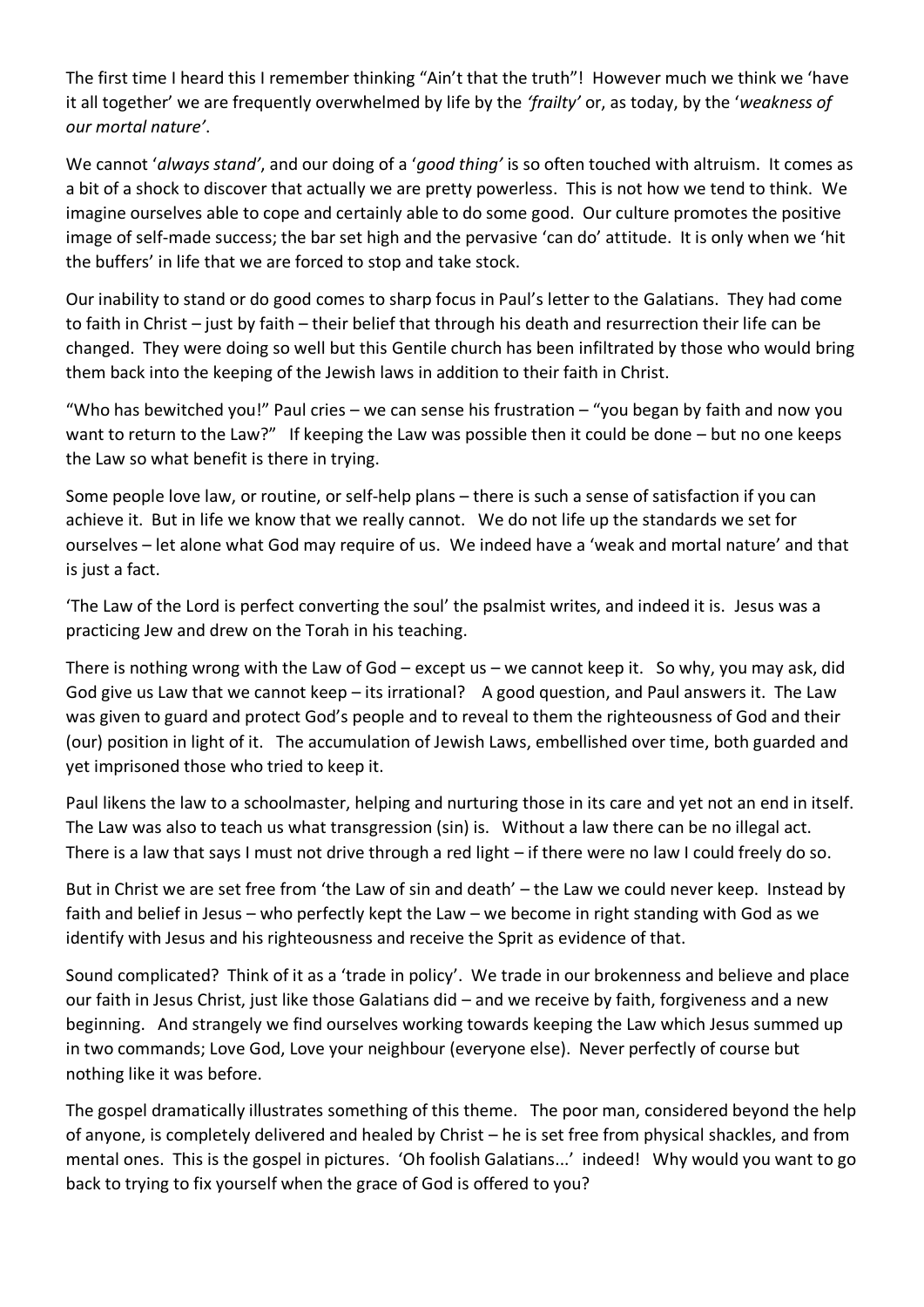Gracious God, bring peace, justice and reconciliation throughout the world, that the rights of all be honoured regardless of gender, race, or creed and relief come to the oppressed. Thank you for all that is gracious in the lives of men, women and children.

Look with mercy on your Church and renew her in faith, love and service. Give wisdom to Bishop Martin as he leads the life of this Diocese*.* Thank you for the gift of your word, the grace of the sacraments and the fellowship of your people.

Bless this local community and all people in their daily life and work. For the young and the elderly, for families, and all who are alone, Thank you for human skill and creativity and all that reveals your loveliness. Be with those who are in need; for the sick, sorrowful and bereaved. Bless and encourage all who bring comfort, care and healing. Thank you for human love and friendship and for all that enriches our daily lives.

God of grace, may all your creation be held within your merciful care and protection. **Amen**

Being made one by the power of the Spirit, as our Saviour taught us, so we pray

*All* Our Father in heaven, hallowed be your name, your kingdom come, your will be done, on earth as in heaven. Give us today our daily bread. Forgive us our sins as we forgive those who sin against us. Lead us not into temptation but deliver us from evil. For the kingdom, the power, and the glory are yours now and for ever. Amen.

Creator God, you made us all in your image: may we discern you in all that we see, and serve you in all that we do; through Jesus Christ our Lord. **Amen**

**The Lord's Prayer**